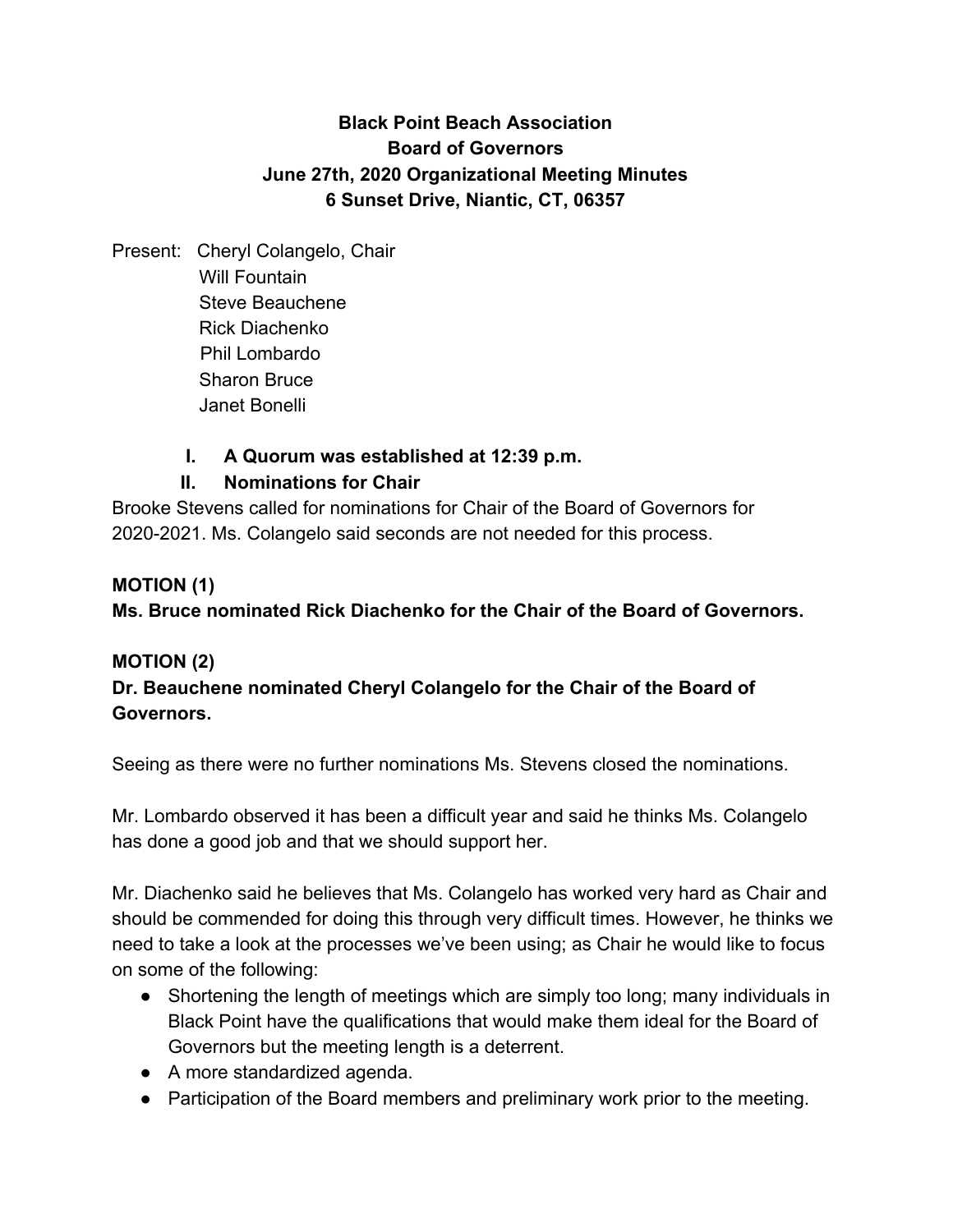- This would help eliminate some of the time consuming questions that come up during the meetings.
- Productivity is a process and a change of process would be better.
- More innovative ideas and more strategic plans like the ones that worked well with the pier project.

Mr. Diachenko said he doesn't want it to appear that he doesn't support Ms. Colangelo; he merely loves Black Point, thinks it's a great place to live and work, and wants to see it be better.

Ms. Bruce said she has the utmost respect for the Board and for Cheryl and knows it has been a difficult year. She thinks Mr. Diachenko has some good ideas and there are things that can be done to make the meetings more productive and less time consuming. In the meetings that she runs all reports are given ahead of time and they utilize a consent agenda; they're all discussed if there is a specific question.

Ms. Bruce discussed utilizing task forces as a means of streamlining association work. She detailed how her meetings are never more than two hours in length despite addressing major items; if Black Point was more like this people would be more willing to get involved.

 Ms. Bonelli asked Mr. Diachenko how long he has been on the Board and he replied 6 months, but he has been a Black Point resident for over 10 years.

Ms. Bonelli asked how Mr. Diachenko would be different and he discussed how the process could be streamlined and said he's not a fan of meetings for meetings sake.

Ms. Colangelo had the following comments:

- She has been on the Board for 5 years.
- The agenda is a standard agenda which prioritizes what needs to be done eminently.
- The pier project and Covid have obviously taken a great deal of our time.
- It has also changed how members participate in meetings and how long they remark on things.
- The agenda is established by the Chair determining what the agenda should be after asking for input from every single Board member.
- In the past this has been as a discussion and if the Chair doesn't feel it's appropriate a member can add that item through a motion supported by a majority of Board members.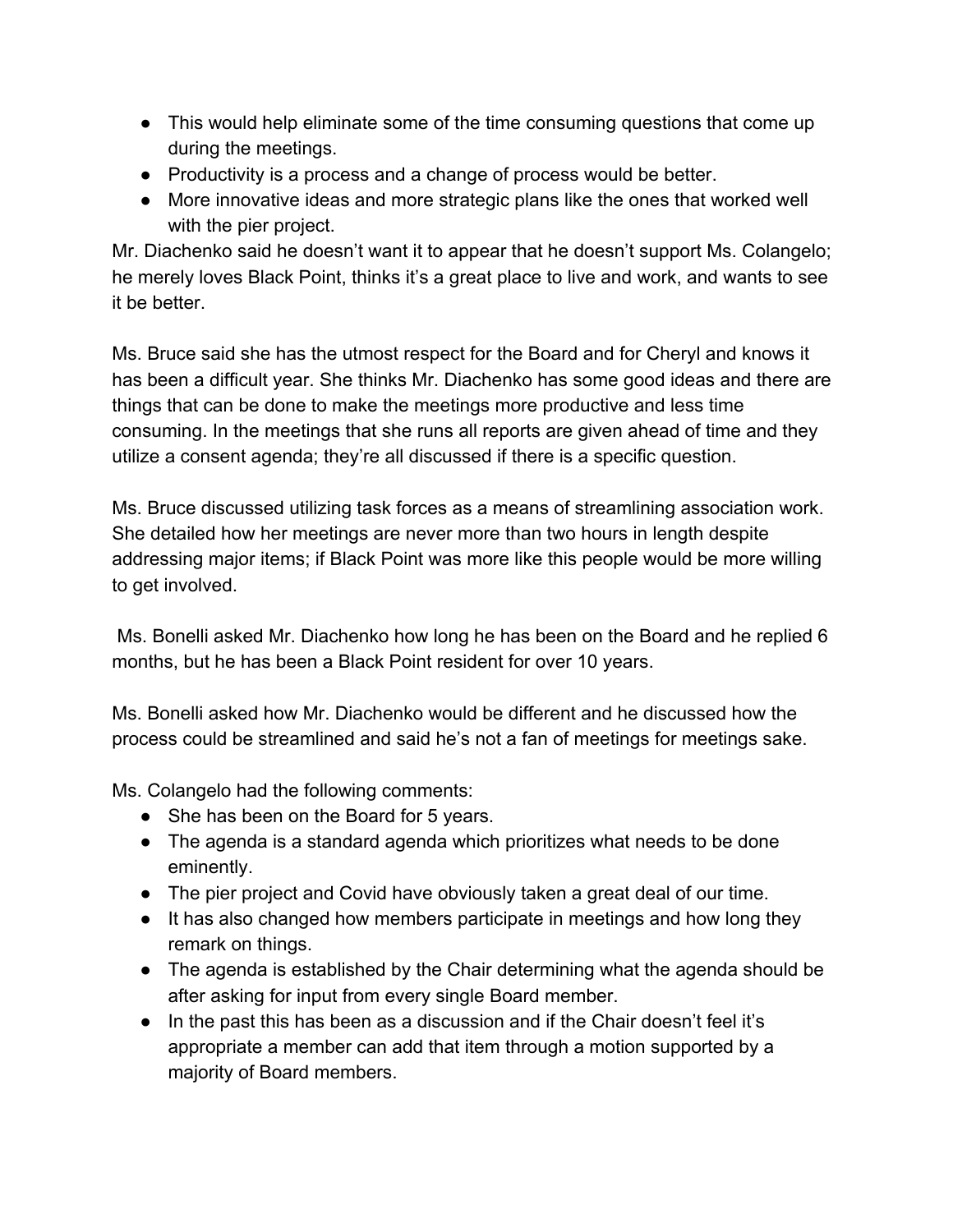- The agendas this year were lengthy and it's sometimes difficult to intervene when someone is speaking.
- She can't apologize for how the agenda is done and she can't say she has ever had a year on the Board when there have been this many crises.

Dr. Beauchene said he likes Mr. Diachenko but his concern is the experience level; Mr. Diachenko has been on the Board for 6 months so he knows how things work but there might be a lot he is unaware of. He said it's a multifaceted position and in another year he would be happy to be Mr. Diachenko's campaign manager.

Mr. Diachenko detailed his experience running territories, training and working with many people. He said he doesn't know everything and that is what the Board is for; there is currently very little talking done by the Board and we would be surprised if they spoke 20% of the time, at the last meeting. He added he thinks this is a preparation issue as well. He would like to see more free thinking ideas and more input from the Board for the agenda.

Ms. Colangelo said any member of the Board can have something added to the agenda with the support of 2 or 3 other Board members; this decision is reflective of the Boardthey either support the addition to the agenda or oppose it and this makes it the decision of the Board and not just the Chair.

Ms. Bruce said that Mr. Diachenko is right that the Board needs to be nimble; if you have a good idea it should be discussed without getting the support of 2 or 3 other members.

Ms. Bonelli discussed her own experience and said one of the reasons she decided to join was because she listened to the meeting and felt something had to be done.

**Vote 1: Ms. Stevens called for all those in favor of Mr. Diachenko as Chair.**

**Motion failed, 3-3-1. Yay- Ms. Bonelli, Ms. Bruce and Mr. Diachenko Nay- Dr. Beauchene, Mr. Lombardo and Ms. Colangelo Abstain- Mr. Fountain**

**Ms. Stevens called for all those in favor of Ms. Colangelo as Chair.**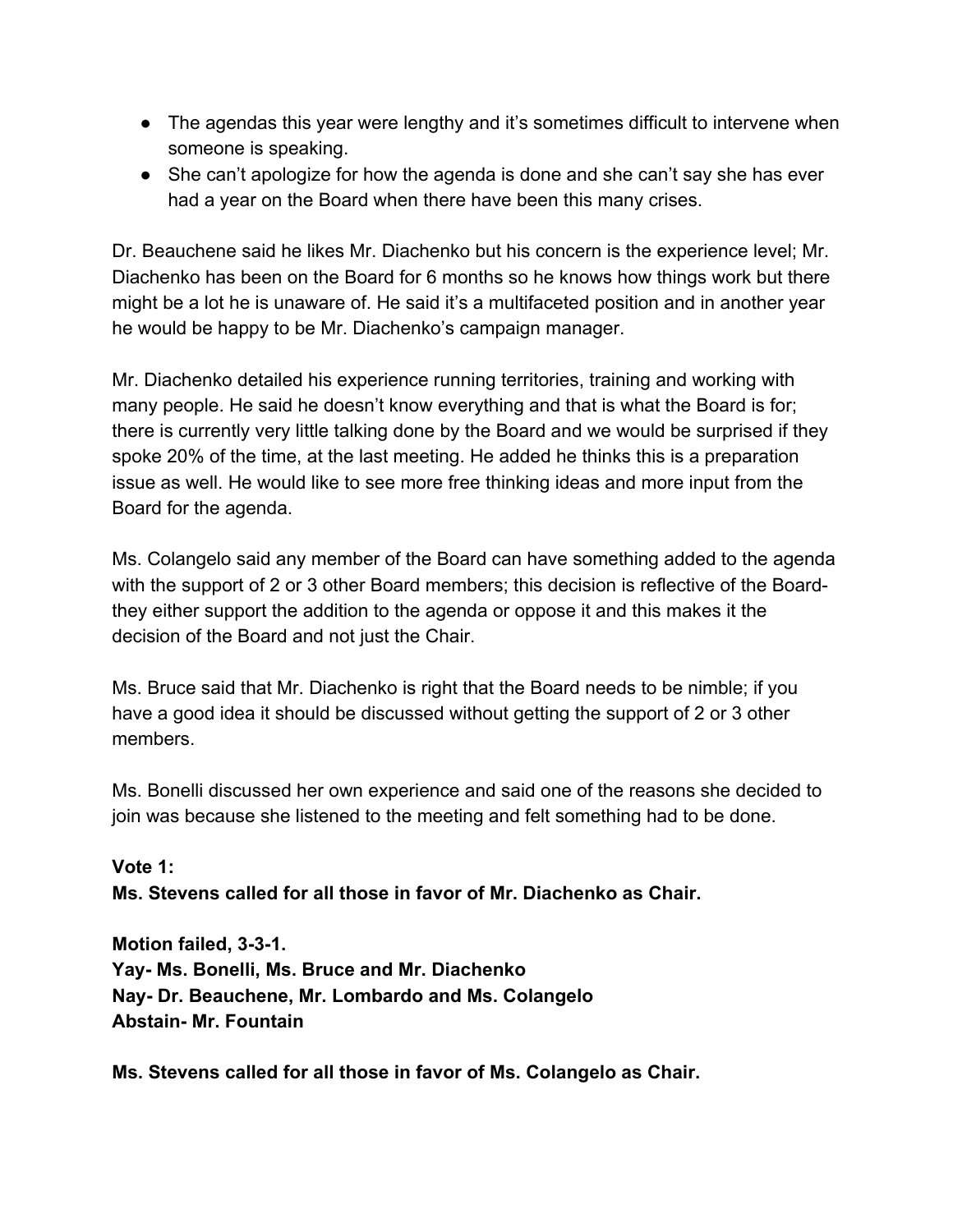**Motion failed, 3-3-1. Yay- Dr. Beauchene, Mr. Lombardo and Ms. Colangelo Nay- Ms. Bonelli, Ms. Bruce and Mr. Diachenko Abstain- Mr. Fountain**

**Ms. Stevens clarified that according to Robert's Rules the vote must be taken until there is a majority.**

**Vote 2: Ms. Stevens called for all those in favor of Mr. Diachenko as Chair.**

**Motion failed, 3-3-1. Yay- Ms. Bonelli, Ms. Bruce and Mr. Diachenko Nay- Dr. Beauchene, Mr. Lombardo and Ms. Colangelo Abstain- Mr. Fountain**

**Ms. Stevens called for all those in favor of Ms. Colangelo as Chair.**

**Motion failed, 3-3-1. Yay- Dr. Beauchene, Mr. Lombardo and Ms. Colangelo Nay- Ms. Bonelli, Ms. Bruce and Mr. Diachenko Abstain- Mr. Fountain**

Ms. Bonelli asked if there was a way to talk this out and asked about Co-Chairs and the Board discussed how it's not in the Charter.

Ms. Bonelli said her and her children were listening to the last meeting and it felt archaic; the meeting just kept going on forever. She said she wants to be involved in a positive way for everyone and as a Consultant, she agrees that it was very long and not very productive. Ms. Bonelli said Robert's Rules is good but it can also be confining.

Dr. Beauchene said he thinks much of the issue this year has been a result of Covid; this year has been a nightmare and we have to obey what the State dictates. If we choose something different and someone were to get hurt, the Board would be held responsible because we changed the rules.

Dr. Beauchene said he would love to have everyone give their input in committees before so the meetings are faster but we haven't had the opportunity to revisit how we accomplish things because everything is secondary to Covid and has consumed all our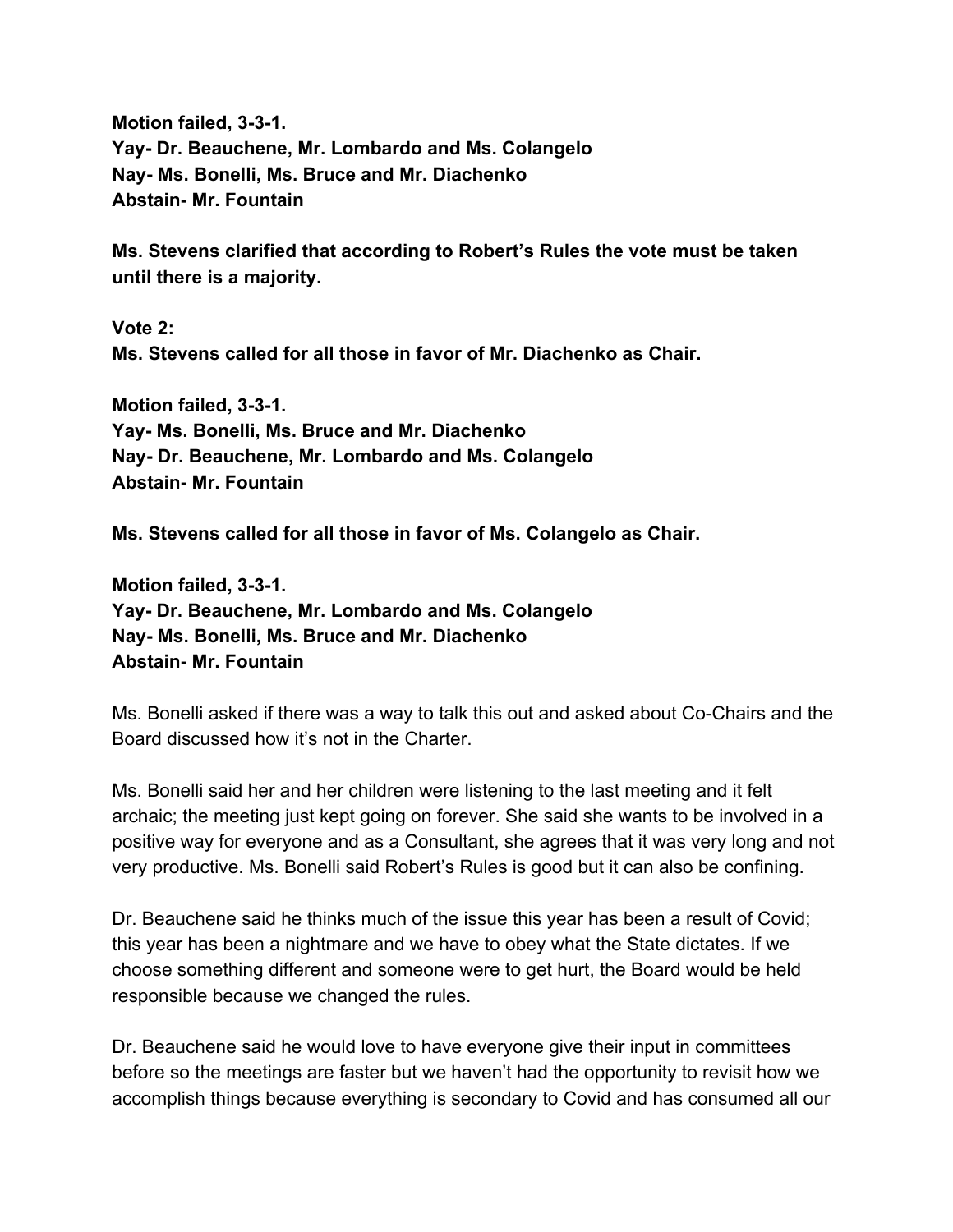time. He encourages people to share their ideas with the Board because they only want to improve things; some people say we're not transparent but he can't see how we can be anymore transparent. He hopes that whoever wins has the support of the entire Board so they can all work together. He doesn't think you can judge the Board by what has happened as a result of Covid.

Ms. Bruce mentioned how it was stated at a previous meeting that public comment could not be made because of FOIA which is not accurate. She stressed how information could be shared in a more forthright manner and gave an example regarding the budget approval last year.

Mr. Diachenko said there were several special meetings to make up for things that were not accomplished even before Covid was an issue. He said if we have a better process we could avoid having those extra meetings.

Mr. Lombardo said he has been a supporter of subcommittees from the get go and agrees there is room for improvement.

**Vote 3:**

**Ms. Stevens called for all those in favor of Mr. Diachenko as Chair.**

**Motion failed, 3-3-1. Yay- Ms. Bonelli, Ms. Bruce and Mr. Diachenko Nay- Dr. Beauchene, Mr. Lombardo and Ms. Colangelo Abstain- Mr. Fountain**

**Ms. Stevens called for all those in favor of Ms. Colangelo as Chair.**

**Motion failed, 3-3-1. Yay- Dr. Beauchene, Mr. Lombardo and Ms. Colangelo Nay- Ms. Bonelli, Ms. Bruce and Mr. Diachenko Abstain- Mr. Fountain**

Mr. Diachenko mentioned how he shared with Mr. Lombardo how he compiled a list of 60 items to address in the future, and how various teams of 2 could address these items which would cover a lot of ground prior to meetings.

Mr. Lombardo said he thinks there should be subcommittees but to attempt to conquer that list is beyond what is necessary and even more time consuming. Dr. Beauchene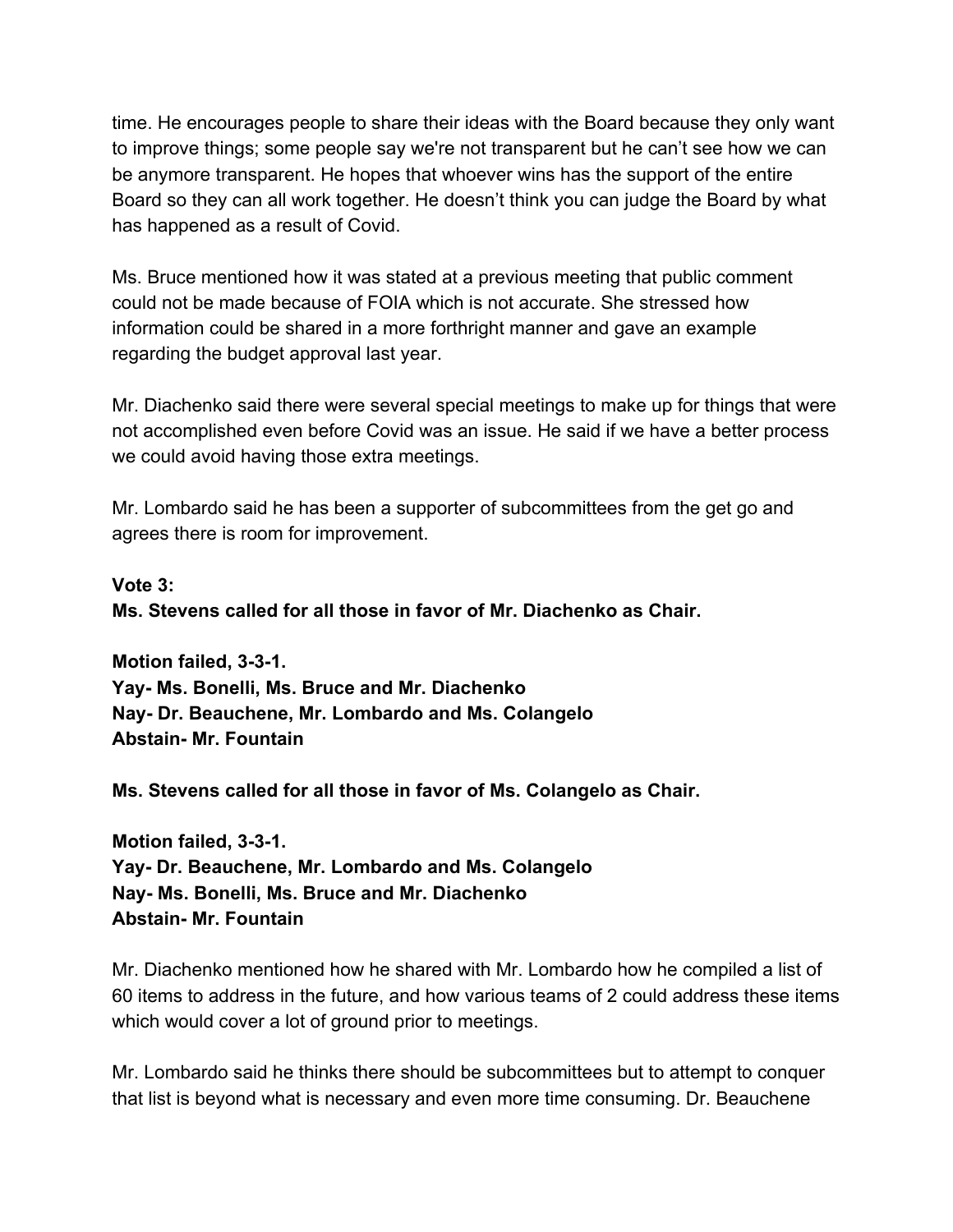reminded the Board that subcommittees have to be noticed as well and minutes have to be done.

Mr. Fountain said he's abstaining because his history is in building and maintenance and not administration.

Ms. Bruce said there are only 7 of them here and there are 600 homes so why not ask for volunteers to work on these task forces, and she discussed what this problem solving might look like.

Ms. Bonelli discussed how difficulty happens from indecision and the importance of deciding "where it falls down" and fixing it. She said there isn't time to be indecisive.

Ms. Colangelo discussed how community involvement has actually increased due to teleconferencing the meetings. She said in the past year and a half the daily emails she gets from community members is ten times what they were, and Ms. Stevens could attest to this. Ms. Stevens nodded her agreement with this assessment.

Ms. Colangelo said all emails get responded to and shared that her background is human services, and that she has been an administrator as well as a university professor. She thinks the best thing they can do is be available and communicative even if they have to say sorry, that they don't agree and this is why.

The Board further discussed task forces, how to address problems, decision making methods and utilization of liaisons.

Ms. Bonelli asked what the items on Mr. Diachenko's list are. Dr. Beauchene said we would have to have a meeting noticed to discuss them. He said new blood benefits the Board and different approaches can be compatible.

Ms. Bonelli asked how decisions are made and Ms. Colangelo explained to Ms. Bonelli how liaisons and reports work. She said it's the Chair's job to organize everything and shared how she has often remarked how even when they disagree with one another they still respect and support each other.

### **Vote 4:**

### **Ms. Stevens called for all those in favor of Mr. Diachenko as Chair.**

Ms. Bonelli said she doesn't know enough so she thinks she should abstain.